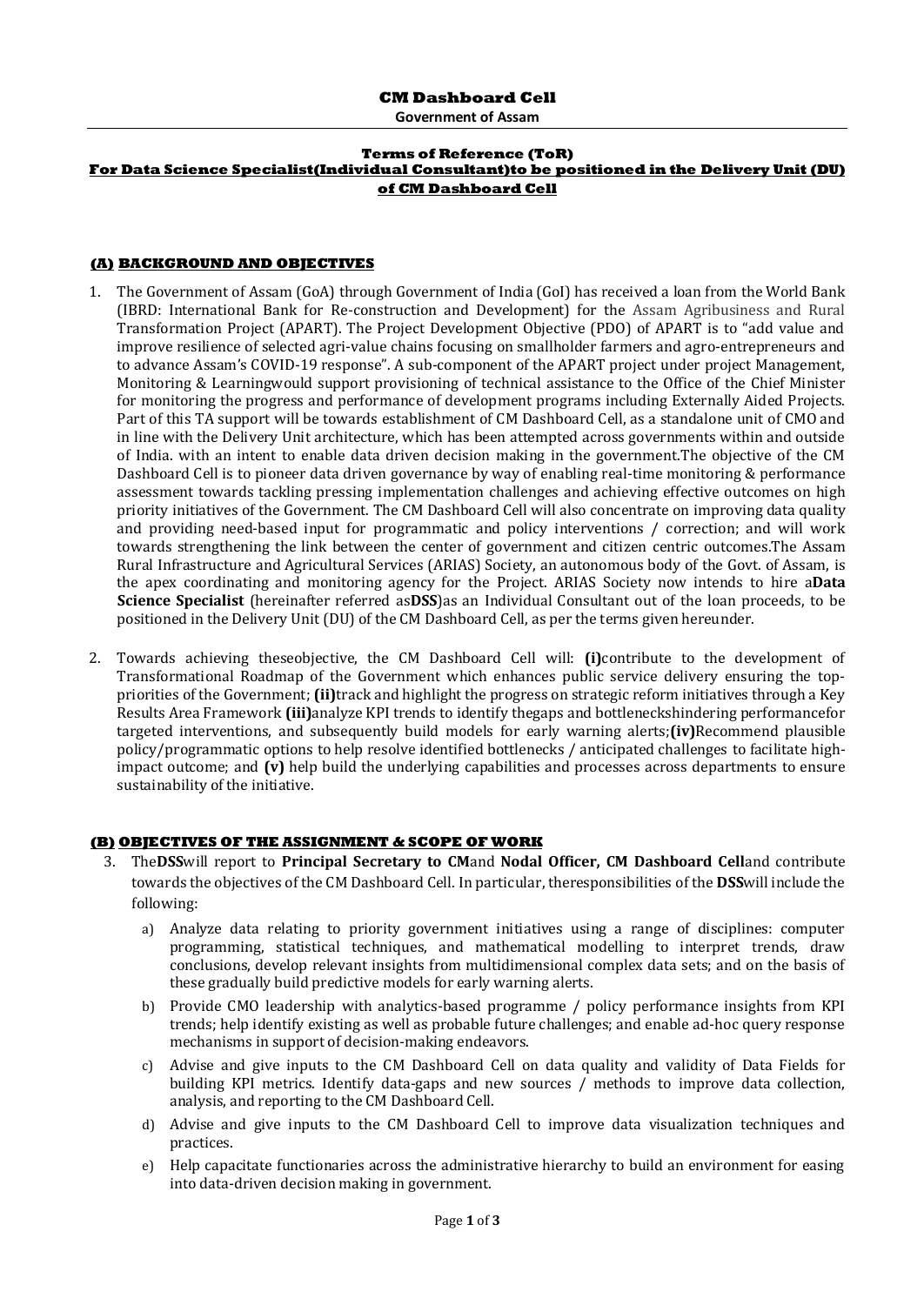f) Perform any other related task assigned by thePrincipal Secretary to CM.

# **(C) QUALIFICATIONS, EXPERIENCE, SKILLSET, AND AGE ETC.**

- a. **Educational Qualifications:** The **DSS**must hold an advanced university degree on Data Science; or in one of the following technical fields: computer science, statistics, computational mathematics, econometrics with specialization on Data Science.
- b. **Working Experience: DSS**should possess **7-10 years** of professional experienceworking in the areas of Data Science / Data Analytics. Experience in public sector performance measurement role would be an added advantage. Candidates with lesser years of work experience, but with significantly higher educational qualification and demonstrable accomplishments would also be considered
- c. **Computer Skills& Language:** The**DSS**must have proficiency in R, Python, STATA, SQL, SAS, Tableau, and other related programming / scripting languages and applications.
- d. **Language**: High levels of proficiency in English and Assamese. Working knowledge of Hindi would be an added advantage.
- e. **Age**: Age of the candidate should not be more than **45 years as on 31stMarch, 2022**.

# **(D)DURATION OF CONTRACT, NOTICE PERIOD ETC.**

- 4. The tenure of **DSS**is intended for a 1-year period and the continuity of the **DSS**beyond one (1) year from the date of signing the agreement will depend upon his/her performance. The decision of the Principal Secretary to CMshall be final and binding in this regard. The contract management shall be done as per the Project rules.
- 5. The contract with **DSS**may be terminated by either side at any point of time during the contractual period by serving a 30 days' notice without assigning any reason and without thereby incurring any liability to the Govt. of Assam/ ARIAS Society. The assignment is purely contractual in nature and shall not, under any circumstance, be extended beyond the APART's closing date. The Govt. of Assam/ ARIAS Society shall not undertake any responsibility for subsequent deployment of the incumbent.
- 6. The **DSS**shall not assign or sub-contract, *in whole or in part,* his/her obligations to perform under this ToR, except with the reporting officer's prior written consent. The **DSS**will have to serve the assigned office on full time basis under overall command of Principal Secretary to CMand provide services to ARIAS Society.

### **(E) REMUNERATION, PAYMENT TERMS AND LEAVE ETC.**

- 7. Depending on the qualifications, experience, competencies, recent remuneration, etc. of the candidate, the consolidated annual remuneration for the**DSS**will be in the range between **Rs.11.40 lakh** to **Rs.19.20 lakh** per year. *A higher start may be considered in case of exceptionally qualified candidates, possessing higher and qualitative experience as decided by* Principal Secretary to CM*.*However, in case the selected candidate's current remuneration with 30% enhancement comes below Rs.11.40 lakh/year, the lower remuneration will be offered. The annual remuneration will be inclusive of performance-linked-incentive, communication allowance, health/service-related allowance, all taxes, cost of accommodation and food at Guwahati, conveyance to attend the office etc. The remuneration may be enhanced on an Annual Basis, as per provisions in the HR policy of ARIAS Society.
- 8. The remuneration will be given in equal monthly installments and the Performance-Linked-Incentive (PLI) will be given quarterly based on the performance and achievement against the mutually agreed deliverables by the **DSS**. Taxes shall be dealt with as per applicable laws.
- 9. Travelling, Boarding, Lodging and Food expenses for approved official tours outside Guwahati will be reimbursed as per HR Policy of ARIAS Society.
- 10. The provisions of leave would be as per provisions of HR Policy of ARIAS Society.
- 11. No house rent allowance, or any other allowance shall be paid by the Project. No other payment whatsoever (except reimbursement of official travelling expenses) shall be made, except as agreed with the **DSS**by the Project.